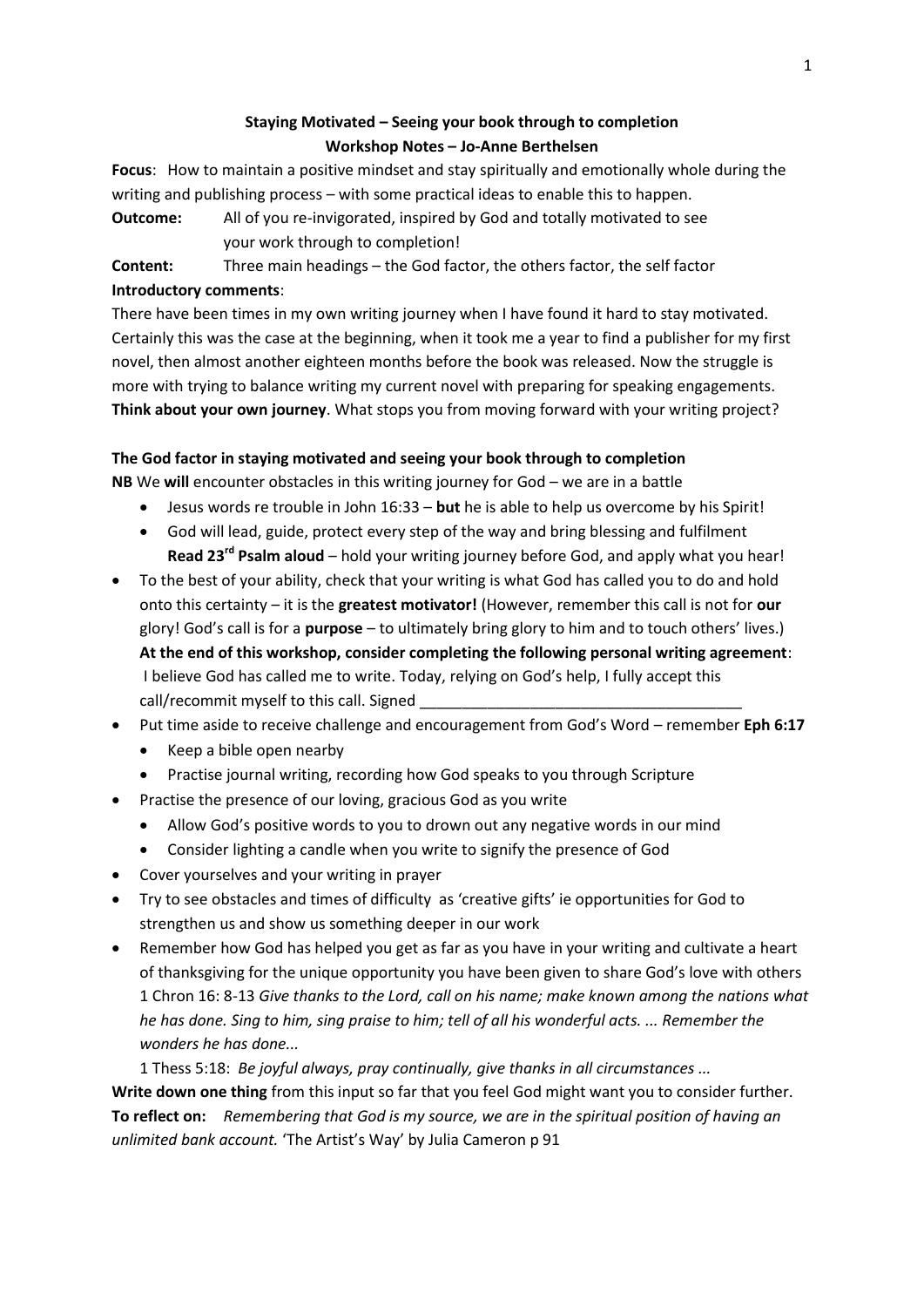### **The 'others' factor in staying motivated and seeing your book through to completion**

- Find a spiritual mentor who understands the creative process
	- **Testimony:** I would not have four published novels by now without the support of my mentor, a beautiful eighty-year-old Christian woman, who has always believed in me.
	- Even a mentor via a book can be helpful
		- Eg: *Walking On Water* (Reflections on faith and art) Madeleine L'Engle (Bantam, 1980) *The Soul Tells A Story* – Vinita Hampton Wright (IVP 2005)
- Be an active part of a wider faith community
	- Helps us keep things in perspective and realise we are part of a bigger picture
	- Provides support
	- Gives us an avenue to serve others **but** we still need to keep or writing 'ministry' a priority
- Obtain prayer support for your writing journey and speaking engagements **Testimony:** I have a great email prayer team, but include regular feedback
- Consider finding a writing critique partner, joining a writers' group or doing a writing mentorship
	- Can 'meet' online or in person
	- $\bullet$  Don't rush in be careful!
- Try to undertake a seminar/course on some aspect of writing once a year
- Read about writing and how other writers approach their writing
	- Books eg those mentioned under 'spiritual mentor' section above plus:

*Bird by Bird* – Anne Lamott (Scribe, 2008)

- *The Artist's Way* Julia Cameron (Pan 1995)
- *The Writing Life*  Annie Dillard
- Magazines from writers' centres, online sources such as American Christian Fiction Writers, Faithwriters, Omega Writers
- Take what encourages you but don't be overwhelmed or allow yourself to be made to feel inadequate
- Learn to respond well to positive and negative feedback from critique partners, editors, readers and those who hear us speak
	- show grace
	- develop humility listen carefully to editors/readers comments without getting too defensive, then take on board what you need to. We all have things to learn!
	- truly 'receive' encouragement as from the Lord accept it with grace and thank God!
- Learn to handle rejections from potential publishers in a positive way
	- May be any number of reasons your book is rejected does not necessarily mean it isn't well written
	- Many well-known authors were rejected many times by publishers eg John Grisham (first novel rejected 25 times!), Frederick Forsythe (*Day of the Jackal* rejection letter – 'has no reader interest'!), J C Rowling
- Learn to say no to others' demands and focus your energies on what God is calling you to do (Sometimes this means choosing the better over the good)

**Write down one thing** you plan to work on further as far as being motivated by others in your writing journey is concerned.